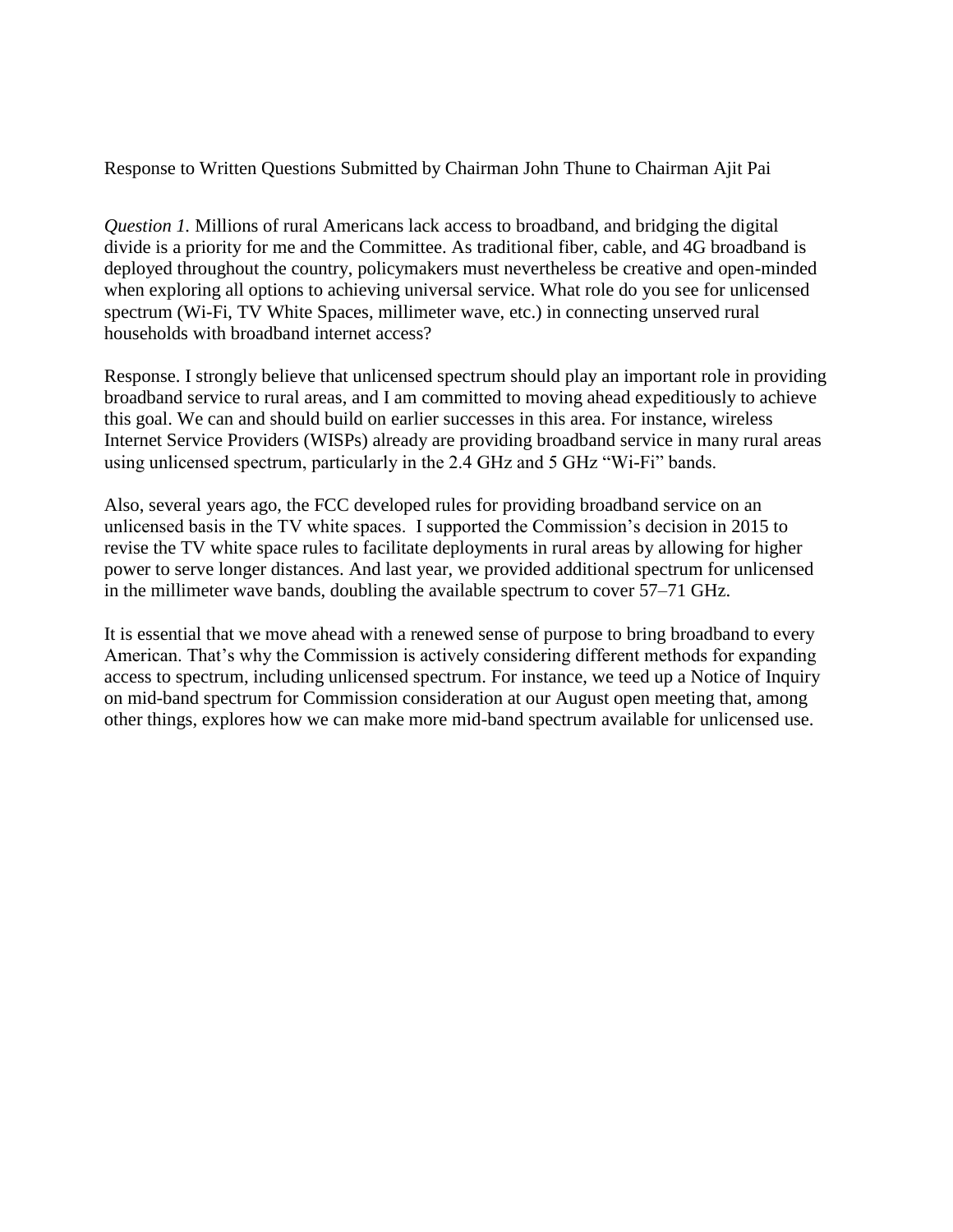Response to Written Questions Submitted by Honorable Roger Wicker to Chairman Ajit Pai

*Question 1.* Chairman Pai, there has been a lot of discussion recently about using TV white spaces to help deliver rural broadband. Can you comment on the challenges and opportunities of potentially using TV white spaces to deliver broadband to rural areas?

Response. The Commission's rules provide for unlicensed operation in TV white spaces, including in rural areas. In 2015, we revised the TV white space rules to facilitate deployments in rural areas, such as by allowing for higher power to serve longer distances. This spectrum offers excellent properties for delivering broadband over the distances typically needed to serve rural areas. For example, the signals travel long distances and overcome obstacles such as trees and rolling terrain.

One challenge is that the Commission must balance wider deployment of white space broadband services and the availability of channels for low power TV stations and translators that are displaced by the TV incentive auction. Moreover, as is the case for many nascent services, the early equipment involving TV white spaces is costly.

*Question 2.* Within the USF Program, the annual budget for the high cost program is \$4.5 billion, the annual budget for the E-Rate program is \$3.99 billion, and the annual budget for the lowincome program is \$2.25 billion, increasing to \$2.28 billion for 2018. In light of these funding levels, and the nation's challenges in managing the cost and quality of health care, the FCC's rural health care annual budget of\$400 million, minus USAC administrative expenses, which has not been changed in nearly 20 years, appears woefully inadequate. Will you work to ensure that rural health care support is adequate to meet the needs of the nation?

Response. The rural healthcare program provides important funding to eligible health care providers (HCPs) for telecommunications and broadband services necessary for the provision of health care. I deeply appreciate the importance of these HCPs serving rural communities and the need for universal service funding in making sure all Americans have access to state-of-the-art healthcare. As the son of a doctor in Kansas who often travelled many miles to see his patients, I am well aware of the difficulty so many in rural America have in getting adequate healthcare.

I have long made ensuring the viability of the RHC program for rural participants a priority. When the FCC created the Healthcare Connect Fund in 2012, I pushed the Commission to make sure that the majority of the funds were targeted at rural healthcare providers. And last December, I pushed the agency to crack down on waste, fraud, and abuse in the program to ensure sufficient funding for the many good actors that need it. I have asked Commission staff to look closely at the RHC program and to consider ways to strengthen it.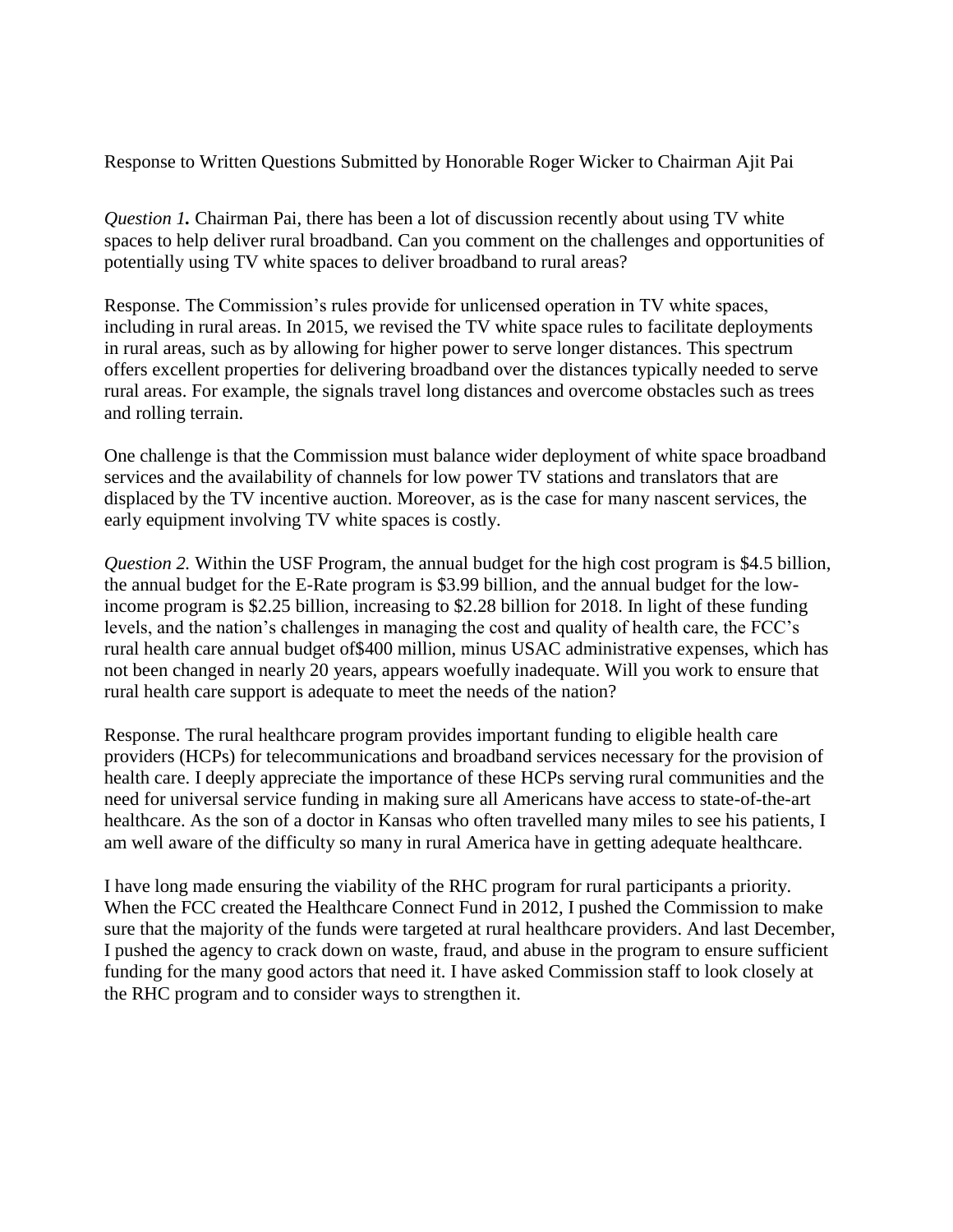Response to Written Questions Submitted by Honorable Roy Blunt for Chairman Ajit Pai

*Question 1.* Are you considering major changes to the E-Rate program and, if so, can you elaborate how any changes may impact rural schools and libraries that depend on the program for connectivity?

Response. I am deeply committed to doing everything within the FCC's power to close the digital divide. I believe an effective E-rate program—one that promotes better connectivity for students and library patrons alike—can be a powerful tool to help bridge that divide. That is why, four years ago, I said that "E-rate is a program worth fighting for."

Unfortunately, there have been serious flaws in the administration of the E-rate program, specifically related to the process by which schools and libraries apply for E-rate funding, that are preventing many schools and libraries from receiving that funding. I have asked USAC, which administers the program on the FCC's behalf, to provide a detailed report on plans to fix existing problems so that the program is in full compliance with our rules and works for applicants and participants. And in general, I believe that we must focus on cutting unnecessary red tape and making the E-rate application process easier for schools and libraries.

*Question 2.* Will you commit to ensuring the E-Rate program remains strong in rural Missouri?

Response. Yes.

*Question 3.* During the broadcast television incentive auction, the FCC paid 28 UHF television stations more than \$984 million to relocate to a VHF channel. Is the UHF discount is still necessary?

Response. In April, the Commission voted to reinstate the UHF discount until it could review in a more holistic proceeding later this year both the discount and the FCC's national television multiple ownership rule. This action returned the marketplace to the status quo that existed before October 2016. As you know, last year, the previous Commission voted to eliminate the UHF discount. However, it did so without simultaneously considering whether the national ownership cap should be modified. As the UHF discount and national television cap are inextricably linked, this decision was made in error. The national cap establishes a national ownership limit, and the discount is used to calculate whether the limit has been reached. Because of this connection, eliminating the UHF discount substantially tightened the national cap without any analysis of whether this tightening was in the public interest given current marketplace conditions.

Later this year, the Commission will launch a new proceeding that will broadly consider both whether the national ownership cap should be modified and whether the UHF discount should be retained. Any decision on whether the UHF discount remains necessary will be based on the facts compiled in that proceeding along with the relevant law.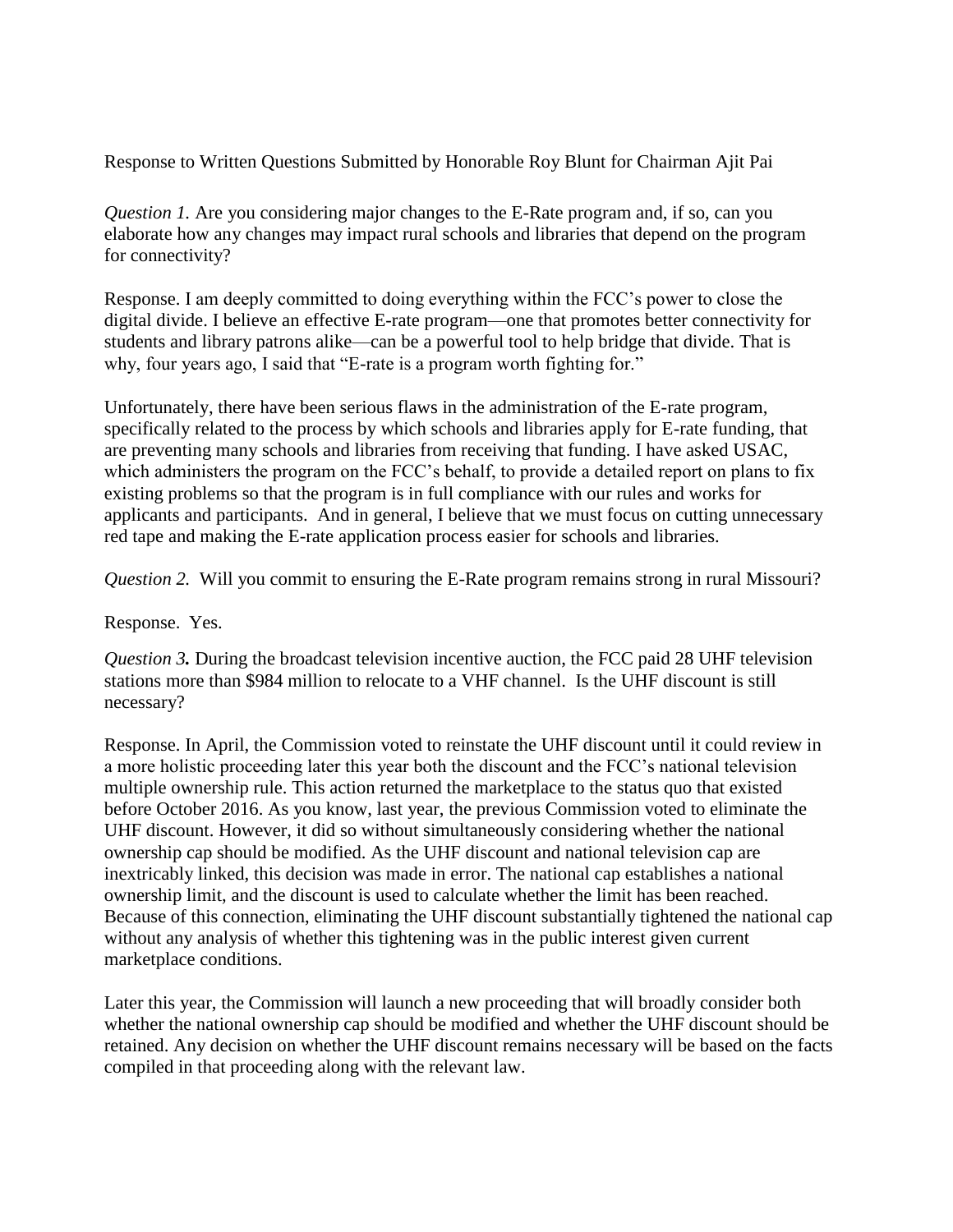## Response to Written Questions Submitted by Honorable Ted Cruz for Chairman Ajit Pai

### Net Neutrality

So called "net neutrality" as implemented in former FCC Chairman Tom Wheeler's Open Internet Order was a bureaucratic power grab that took the Internet which has long been a transformational tool that has allowed innovation and creativity and created new economic opportunities for all Americans and turned the Internet into a regulated public utility under Title II of the Communications Act. Title II gives the government new authority over the Internet which could be used to determine pricing and terms of service.

What's concerning about the Title II debate is the influence that edge providers such as Google, Facebook and Netflix had with the Obama White House. For example, *The Intercept* has reported that between January 2009 and October 2015, Google staffers gathered at the White House on 427 separate occasions. *The Intercept* further notes that the frequency of the meetings increased from 32 in 2009 to 97 in 2014.This is concerning given that President Obama released a video on November 10, 2014 weighing into the net neutrality debate and advocated that the FCC regulate the Internet as a public utility. Not only did the Commission move forward and implement Title II but edge providers like Google were exempted from Title II.

*Question 1.* Were you concerned with the influence that the Obama White House had with the FCC in advocating for Title II?

# Response. Yes.

*Question 2.* Building off the previous question, as you know, the FCC is funded by fees paid by those it regulates. Google, Microsoft, Facebook, and Amazon collectively have a market capitalization in excess of two trillion dollars. Are you troubled by the fact that not only did these companies have a cozy relationship with the Obama White House but that they use the regulatory process to seek the regulation of their competition- broadband providers, yet they contribute very little if anything towards offsetting the cost of the FCC's operations? Do you have thoughts on how we might remedy this inequity?

Response. Unfortunately, it is a common practice for companies to lobby government officials to either seek regulatory largesse and/or impose burdensome regulations on their competitors so that they can gain a competitive advantage. I have seen this practice during my time at the Commission and am troubled by it. In my view, the best way to remedy this problem is for the Commission to embrace a philosophy of regulatory parity and not use the regulatory process to reward favored industries and punish disfavored industries.

# 5G Wireless Technology Deployment

We are on the cusp of the wireless industry introducing the next generation of technology – 5G. That upgrade to our existing networks is expected to bring us higher data speeds, lower latency, and the ability to support breakthrough innovations in transportation, healthcare, energy and other sectors. And as recent studies have shown, 5G is expected to provide significant benefits to state and local governments, allowing them to become smart cities. However, those networks will also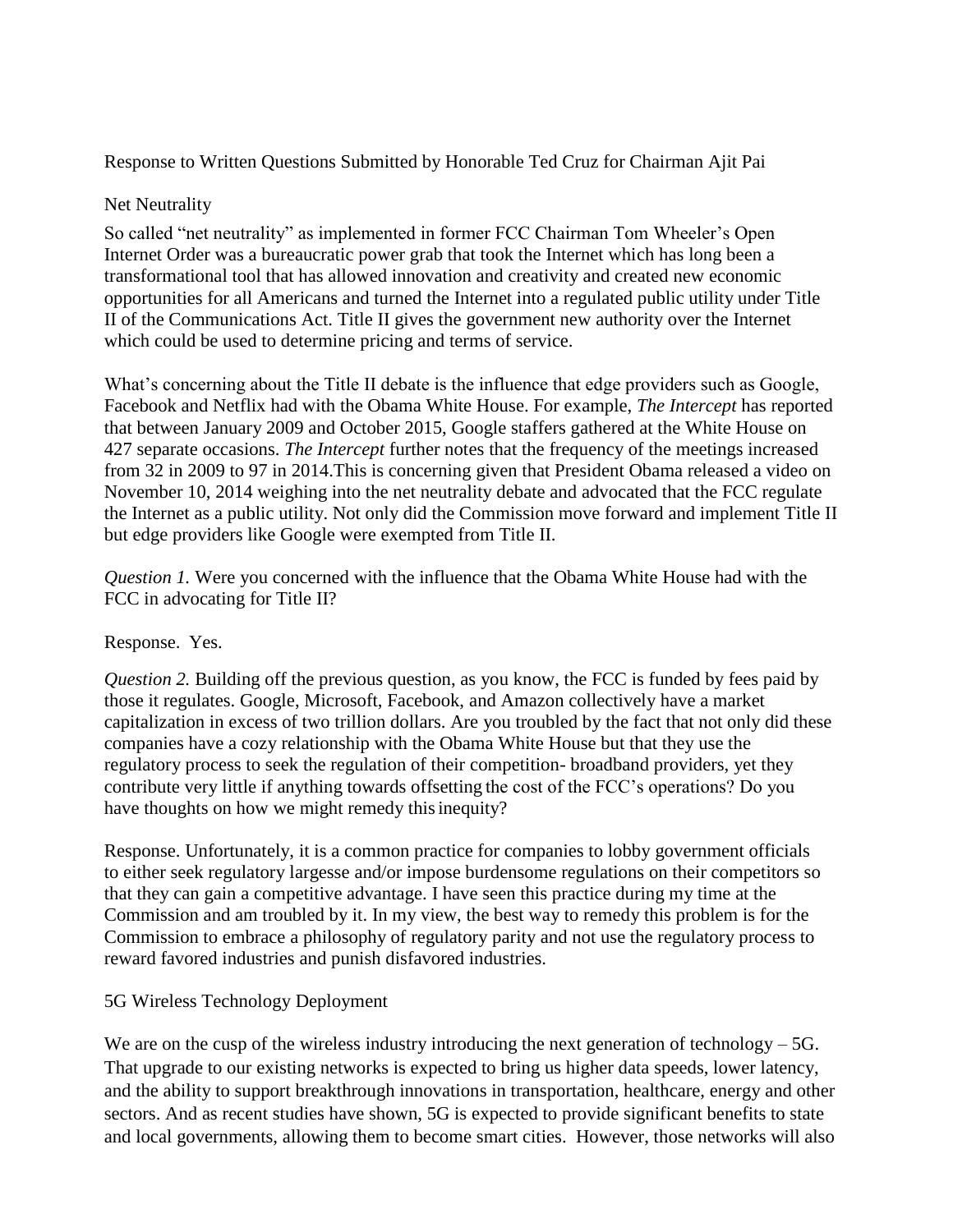require many more antenna sites than we have today – they will increasingly rely on small cell technologies. To recognize these benefits, a study performed by Deloitte shows that several steps are necessary to remove impediments to antenna siting. Texas is leading the way, as evidenced by recent legislation (Texas Senate Bill 1004) signed into law just last month that streamlines the deployment of next-generation 5G networks. It's also my understanding that the Commission has initiated a proceeding designed to evaluate whether some of those obstacles can be removed.

*Question 3.* Can you tell me what you hope to achieve in the ongoing proceeding and when it might be concluded?

Response. The Wireless Infrastructure Notice of Proposed Rulemaking (NPRM) and Notice of Inquiry (NOI), adopted on April 20, 2017, was intended to take a comprehensive look at the federal, state, and local regulatory requirements that affect the speed with which, and cost at which, wireless networks can be deployed and modernized. The Commission also adopted the same day a Wireline Infrastructure NPRM seeking comment on barriers to the deployment of wireline infrastructure (including the fiber that is critical to carrying wireless traffic).

In the wireless item, the Commission sought comment on regulatory impediments to wireless network infrastructure investment and deployment and on how to remove or reduce such impediments, consistent with the law and the public interest. The NPRM/NOI seeks comment on measures to streamline state and local government review of proposed infrastructure deployments and asks, for instance, about the timelines for local zoning reviews, the remedies available to applicants for missed deadlines, and the reasonableness of fees. In addition, the proceeding is examining how we might revise the Commission's rules and procedures for complying with the National Historic Preservation Act and the National Environmental Policy Act in ways that might help reduce the costs and delays associated with those review processes, while still satisfying our legal obligations and protecting important resources. Our objective is to facilitate and accelerate the deployment of the infrastructure needed to meet the country's needs for advanced wireless service and to make next-generation technologies available to all Americans. The comment cycle in this proceeding closed on July 17, 2017, and we are in the process of reviewing the record that's been compiled.

# FCC Priorities

*Question 4.* My top priority is regulatory reform. Please identify three meaningful regulations that you are interested in repealing during your tenure at the FCC.

Response. (1) I am interested in repealing the copper retirement rules that the Commission adopted in 2015 so that carriers can spend less money maintaining the fading copper networks of yesterday and more money building and expanding the next-generation networks of tomorrow.

(2) I am interested in repealing the main studio rule, which appears to be an outdated regulation that imposes unnecessary costs on radio and television broadcasters.

(3) I am interested in repealing the outdated requirement that carriers completing payphone calls conduct annual audits of their payphone call tracking systems and file annual audit reports with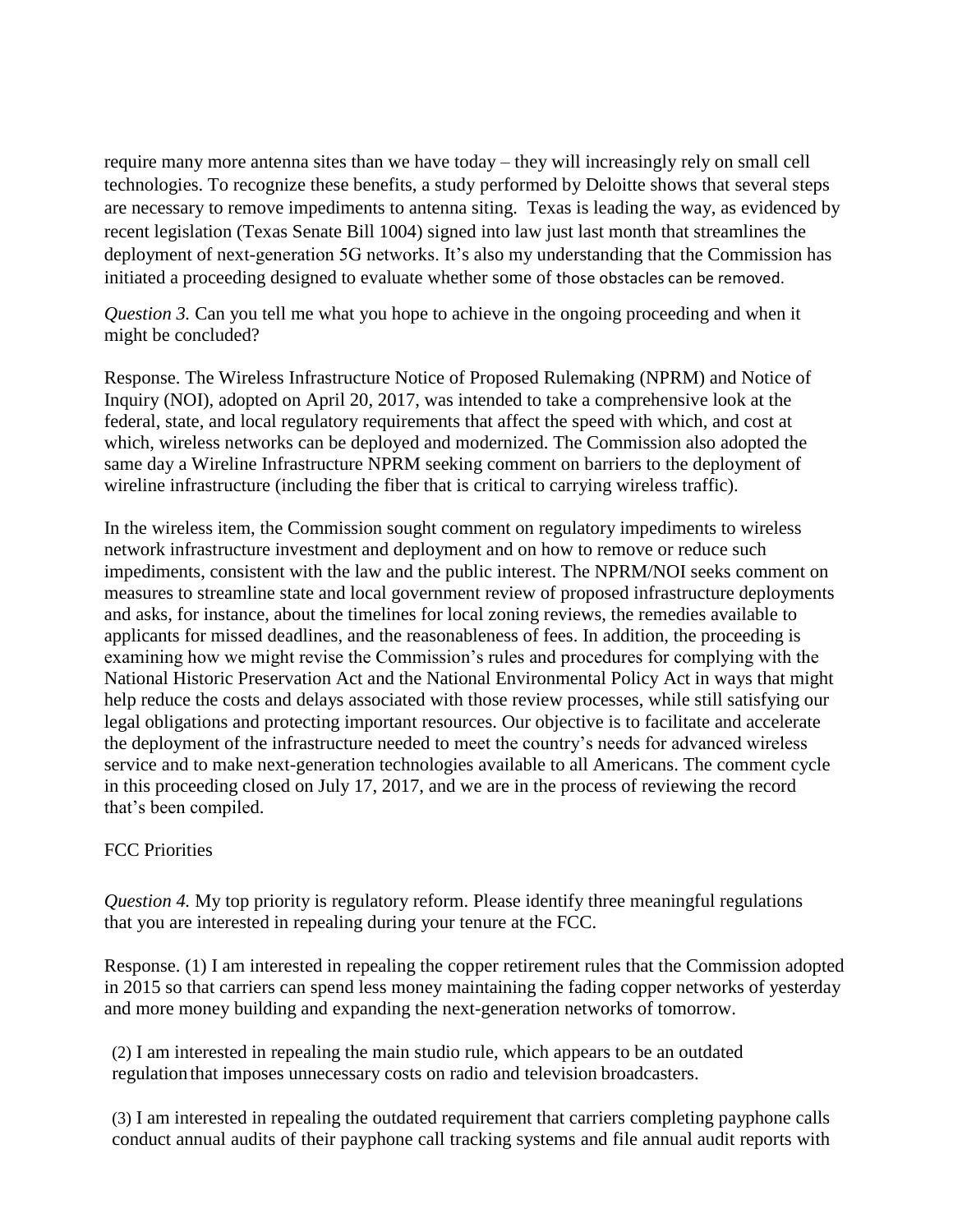the Commission, since these audits often cost more than the amount of the compensation being reviewed.

### ICANN

*Question 5.* Last year the previous administration allowed the Federal Government's contract with ICANN to expire. Do you think that was a wise and prudent decision?

Response. I spoke out against that decision at the time. For instance, over three years ago, I wrote about my "serious doubts" in *National Review*, arguing that "[t]he current model of Internet governance has seen a tremendous success. It's allowed the Internet to remain free and operate reliably. If America steps back, foreign governments will be all too eager to step forward. . . . [T]he United States should not apologize for its leadership in promoting a free Internet." *See*  "Giving Up the Internet: Still Risky," *National Review* (Apr. 23, 2014), *available at*  <http://www.nationalreview.com/article/376384/giving-> internet-still-risky-ajit-pai.

*Question 6.* Microsoft and Facebook and YouTube, which is owned by Google, all of whom supported President Obama's Internet transition, have signed a code of conduct with the European Union to remove so-called hate speech from European countries in less than 24 hours. Do you think these global technology companies have a good record of protecting free speech? And what can be done to protect the First Amendment rights of American citizens?

Response. I am always concerned by the impulse to censor unpopular speech, whether at home or abroad. During my tenure at the Commission, I have consistently spoken out about the importance of protecting free speech. If I am fortunate enough to be confirmed, I will continue to do whatever I can to safeguard the First Amendment rights of the American people.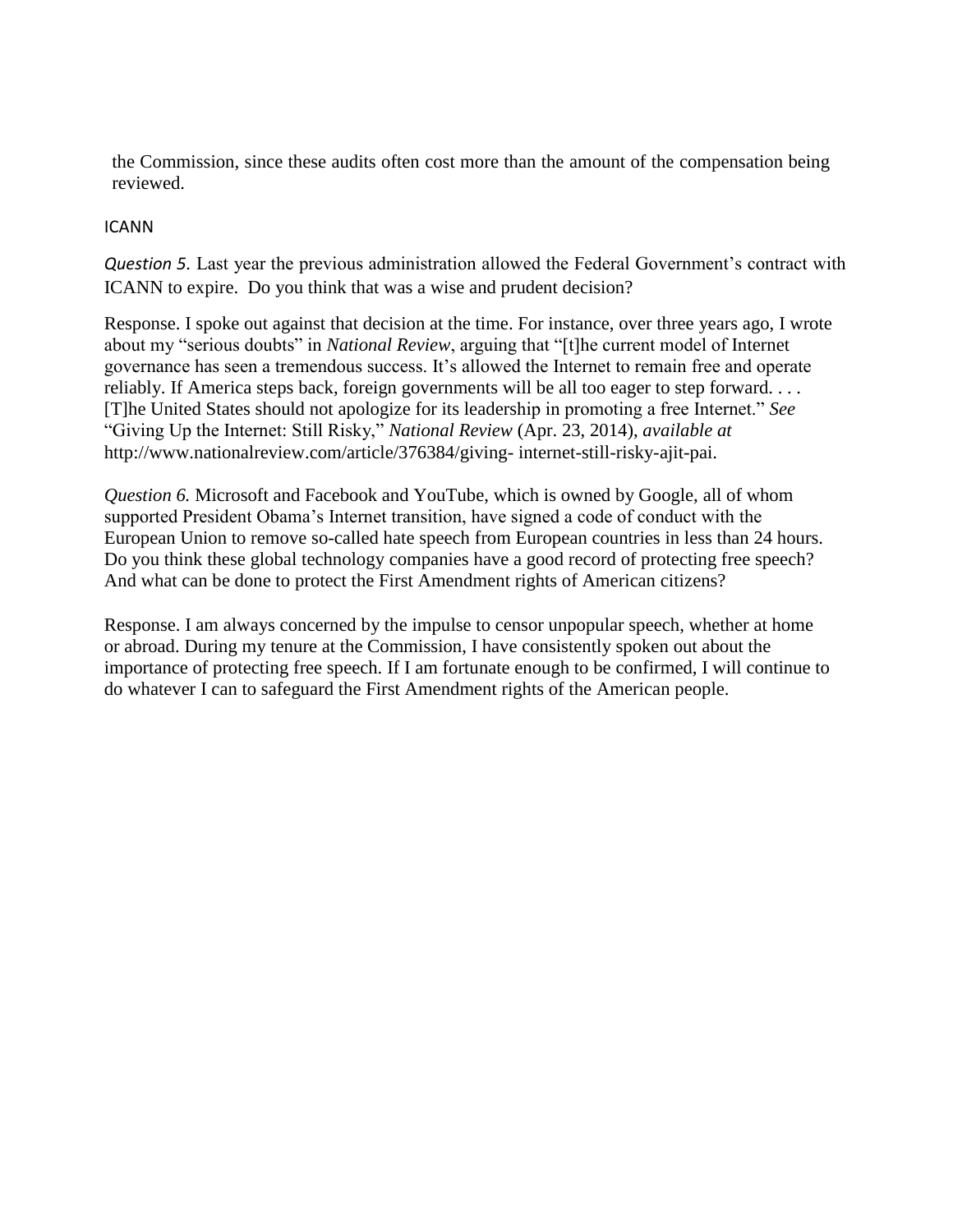Response to Written Questions Submitted by Honorable Jerry Moran to Chairman Ajit Pai

*Question.* The Government Accountability Office (GAO) recently made a recommendation in a May 2017 report that the Universal Service Fund should be moved from a private bank into the U.S. Treasury. What are your thoughts on this proposal? Do you foresee such action having an impact the long-term solvency of the fund as it relates to the federal government's future efforts to reduce the national deficit?

Response. I agree with this recommendation, and the Universal Service Administrative Company is actively working in coordination with the FCC and the Treasury to transfer the USF funds as recommended by GAO. I have not seen any evidence that moving the funds to the U.S. Treasury would affect the long-term solvency of the USF, nor am I aware of potential, specific impacts on the national deficit. Indeed, moving these funds to the U.S. Treasury will give the federal government the greatest ability to protect these funds from improper use and safeguard their important role in ensuring that every American gets connected.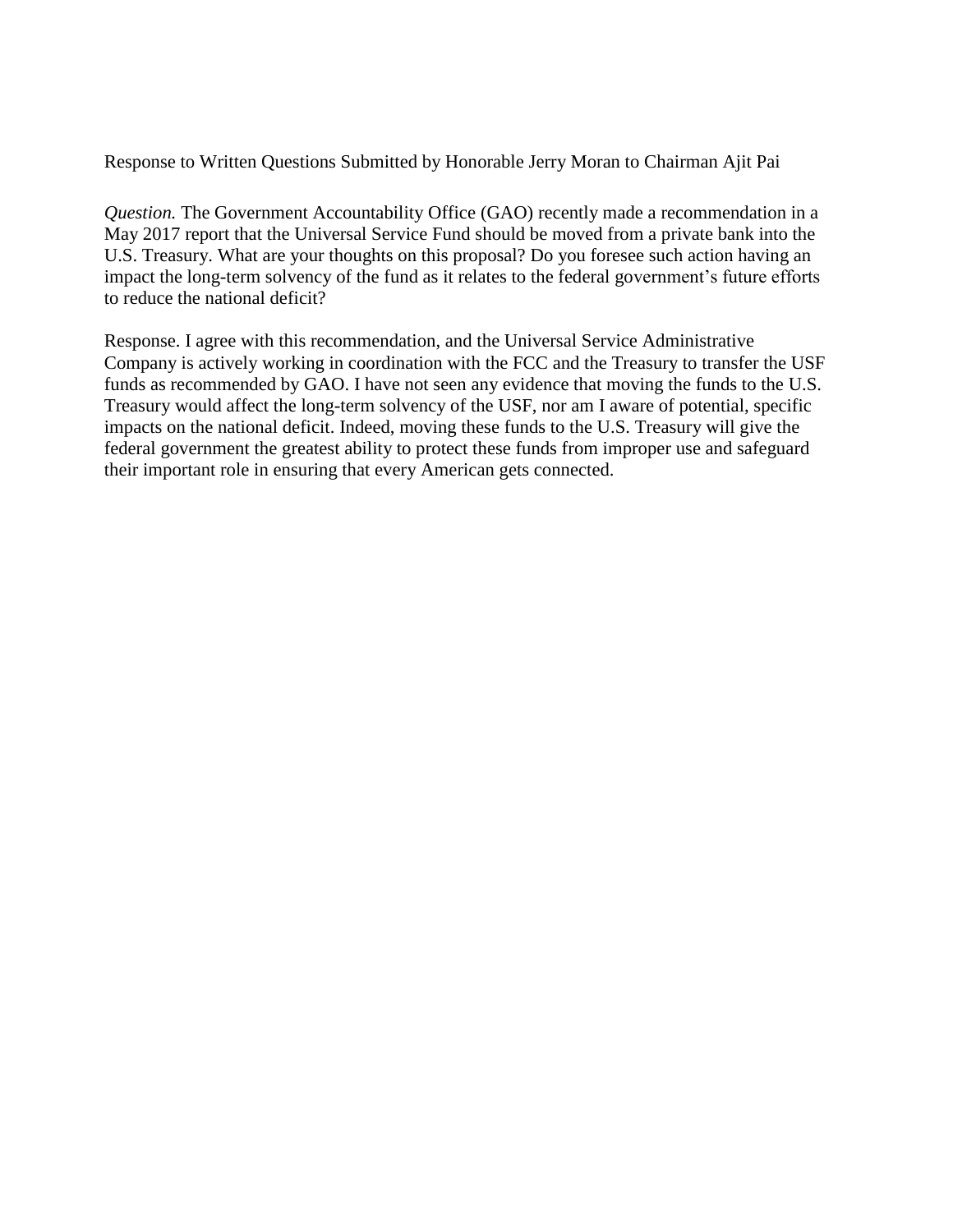Response to Written Questions Submitted by Honorable Dan Sullivan for Chairman Ajit Pai

I want to thank you and the current FCC Commissioners for working with my staff to help alleviate some of the burden that the reduction in reimbursement from the Rural Health Care program placed onAlaskan health care providers.

In my state, the price of telecommunications services is so expensive that many rural health care providers cannot afford them without support from the Rural Health Care program. Telemedicine services in Alaska are essential for many of our villages, and they are only possible if a health facility has connectivity.

In enacting the Telecommunications Act of 1996, Congress specifically directed the FCC to ensure that rural health care providers have access to telecommunications services at rates that are reasonably comparable to those for similar services in urban areas of the State. As you are aware, for the first time the demand for funding from the Rural Health Care program exceeded the \$400 million cap.

*Question 1.* Will you work to ensure the sustainability of the Rural Health Care Program as the FCC moves forward to review further reforms to universal service programs?

Response. Yes.

*Question 2.* If confirmed, what steps would you take to address this funding issue?

Response. The rural healthcare program provides important funding to eligible health care providers (HCPs) for telecommunications and broadband services necessary for the provision of health care. I deeply appreciate the importance of these HCPs serving rural communities and the need for universal service funding in making sure all Americans have access to state-of-the-art healthcare. As the son of a doctor in Kansas who often travelled many miles to see his patients, and as a regulator who has seen firsthand the healthcare challenges in Alaska, I am well aware of the difficulties so many Americans have in getting adequate healthcare.

I have long made ensuring the viability of the RHC program for rural participants a priority. When the FCC created the Healthcare Connect Fund in 2012, I pushed the Commission to make sure that the majority of the funds were targeted at rural healthcare providers. And last December, I pushed the agency to crack down on waste, fraud, and abuse in the program to ensure sufficient funding for the many good actors that need it. I have asked Commission staff to look closely at the RHC program and to consider ways to strengthen it.

*Question 3.* Will you consider beginning a rulemaking proceeding to evaluate the changes necessary to ensure that the program budget is sufficient to fulfill the purposes of the program?

Response. Yes, as noted above, I have asked Commission staff to look closely at the RHC program and to consider ways to strengthen the program.

*Question 4.* What steps do you plan to take to increase the transparency and accountability of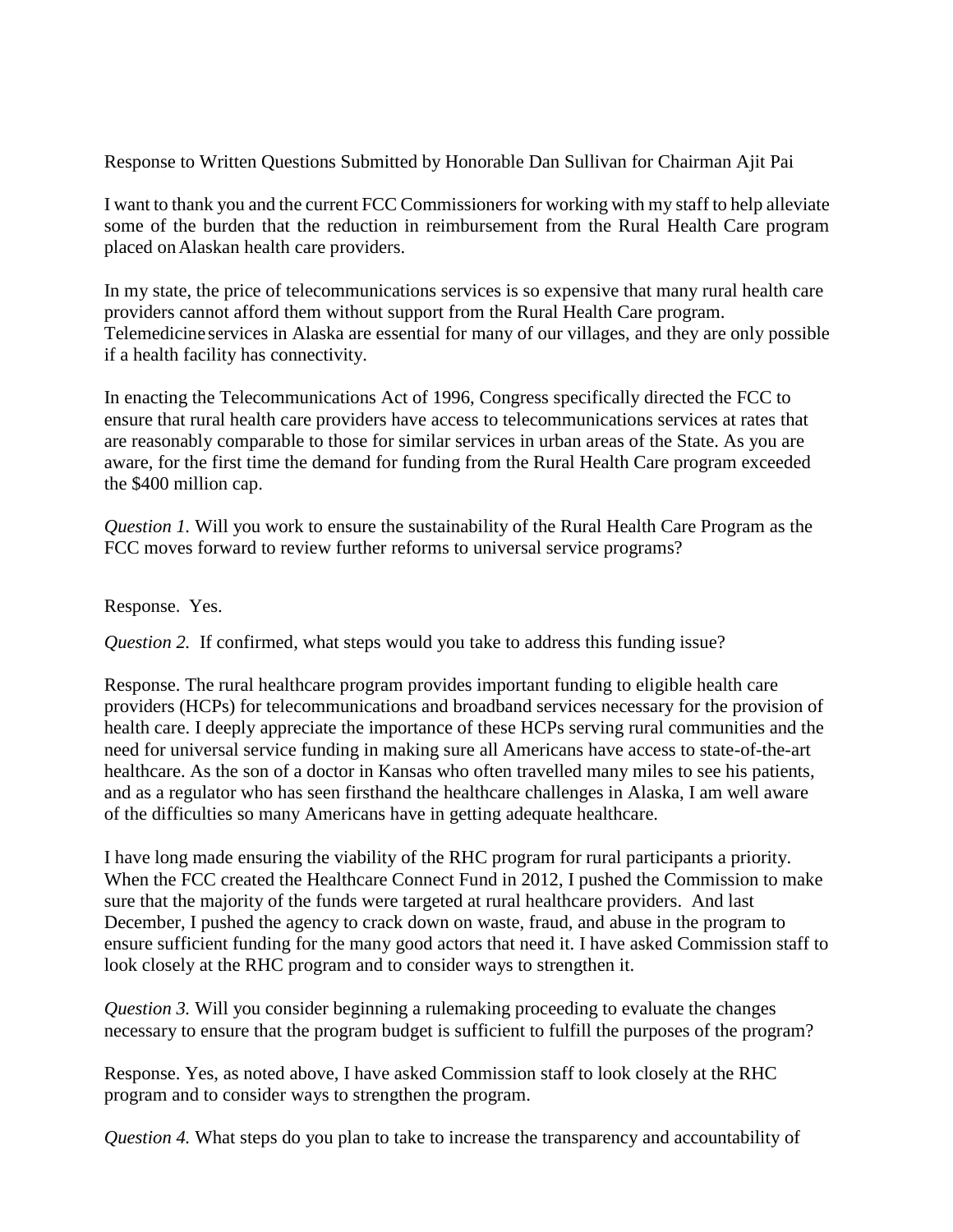#### USAC?

Response. I agree with you that USAC must be more transparent and accountable than it's been in the past. That's why in my first week on the job, my office directed the Office of the Managing Director and the Wireline Competition Bureau to more actively oversee how USAC conducts its duties.

And I myself have directly intervened when necessary. For example, serious flaws in the administration of the E-rate program have prevented many schools and libraries from getting that funding. I have asked USAC to provide a detailed report on plans to fix the existing problems so it can administer the E-rate program in a manner that is fully compliant with our rules and that works for applicants and participants.

Similarly, after the Government Accountability Office (GAO) recently released a report confirming that waste, fraud, and abuse are still all too prevalent in the Lifeline program, I directed USAC to take immediate action to stop this abuse of the program and establish procedures for ongoing vigilance to protect the Fund.

Last Congress, I questioned the previous chairman, Chairman Wheeler, about a constituent of mine who had license renewal applications pending at the FCC for more than 13 years, which I find unacceptable. At my urging, the FCC acted on some of those pending applications, but requested more information which my constituent submitted and continues to wait for an answer.

*Question 5.* What type of action do you plan to take, or have you taken, to improve the timeliness of FCC action on items submitted for approval or for review?

Response. I agree that it is important for the FCC to act on matters in a timely manner. That's why, for instance, I have made clear that section 7 of the Communications Act will be enforced during my tenure as Chairman. That provision states that the Commission will decide within one year whether any petition for a new technology or service is in the public interest. Unfortunately, the Commission has failed to abide by this deadline in the past. I have placed the Commission's Office of Engineering and Technology in charge of enforcing compliance with section 7.

I also believe that the Commission should consider establishing deadlines for resolving applications for review, petitions for reconsideration, and waiver requests.

*Question 6.* Will you commit to acting on the applications pending at the FCC for Peninsula Communications, Inc. as soon as possible?

Response. Yes.

It is my understanding that environmental assessments (EAs), when required under the FCC's rules, are currently not subject to any processing timelines or dispute resolution procedures. As a result, environmental assessments for new facilities can languish for an extended period of time—sometimes years. This is an unfortunate barrier to feeding our nation's hunger for expanded wireless broadband. Given my seat on this committee and on EPW, I have a particular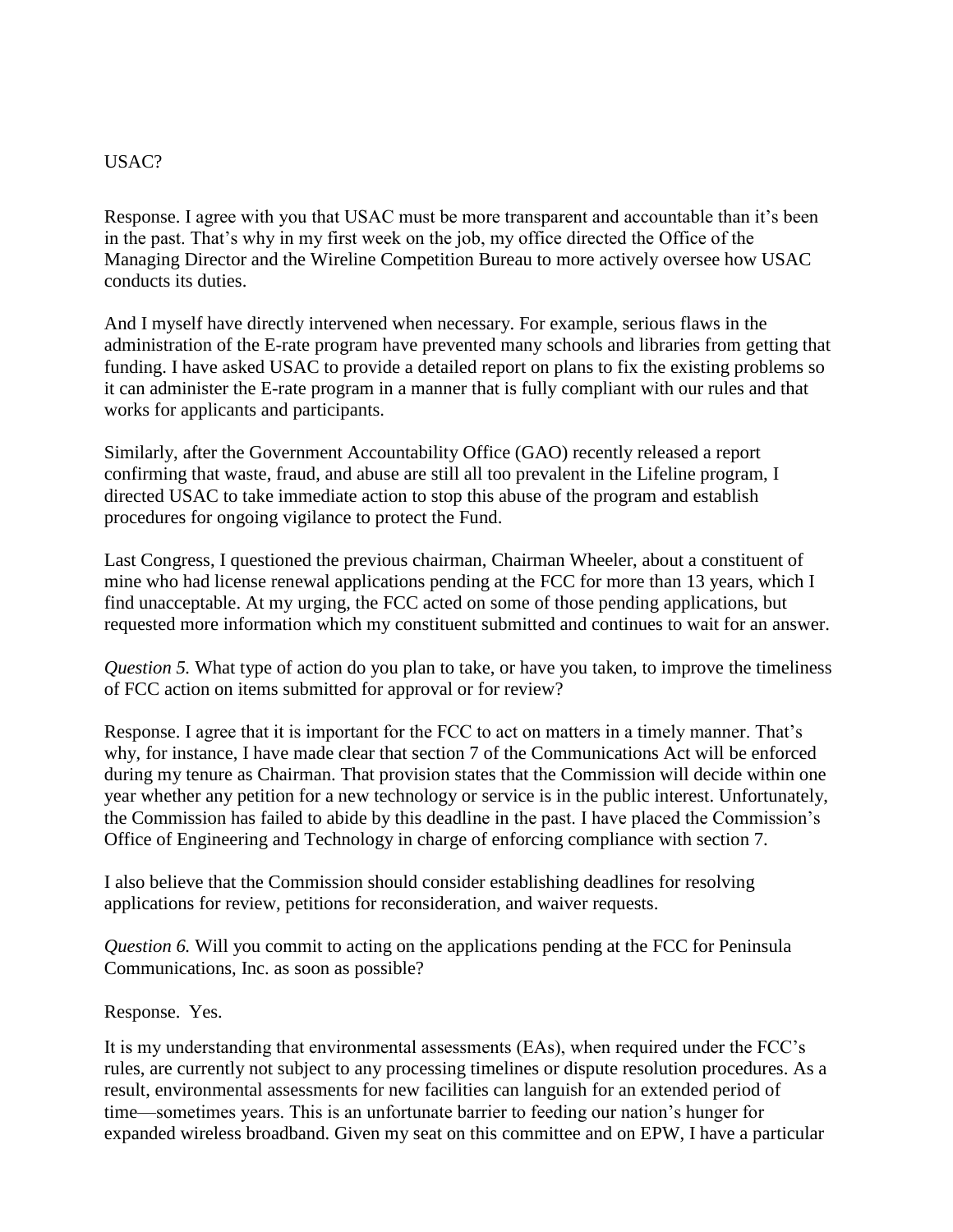interest in finding ways to streamline these procedures.

*Question 7.* Will you commit to finding ways to streamline the FCC's review of environmental assessments, including through the adoption of "shot clocks" to resolve environmental delays and disputes, in addition to working on additional infrastructure reforms?

Response. Yes, I commit to seeking ways to streamline the Commission's environmental review process consistent with the public interest and our obligations under the National Environmental Policy Act and other environmental statutes. The Commission opened a rulemaking proceeding in April of this year seeking comment broadly on how we can improve and streamline our environmental review, in the context of a broader examination of regulatory impediments to wireless infrastructure deployment. The record in that proceeding closed in July, and staff are currently reviewing comments.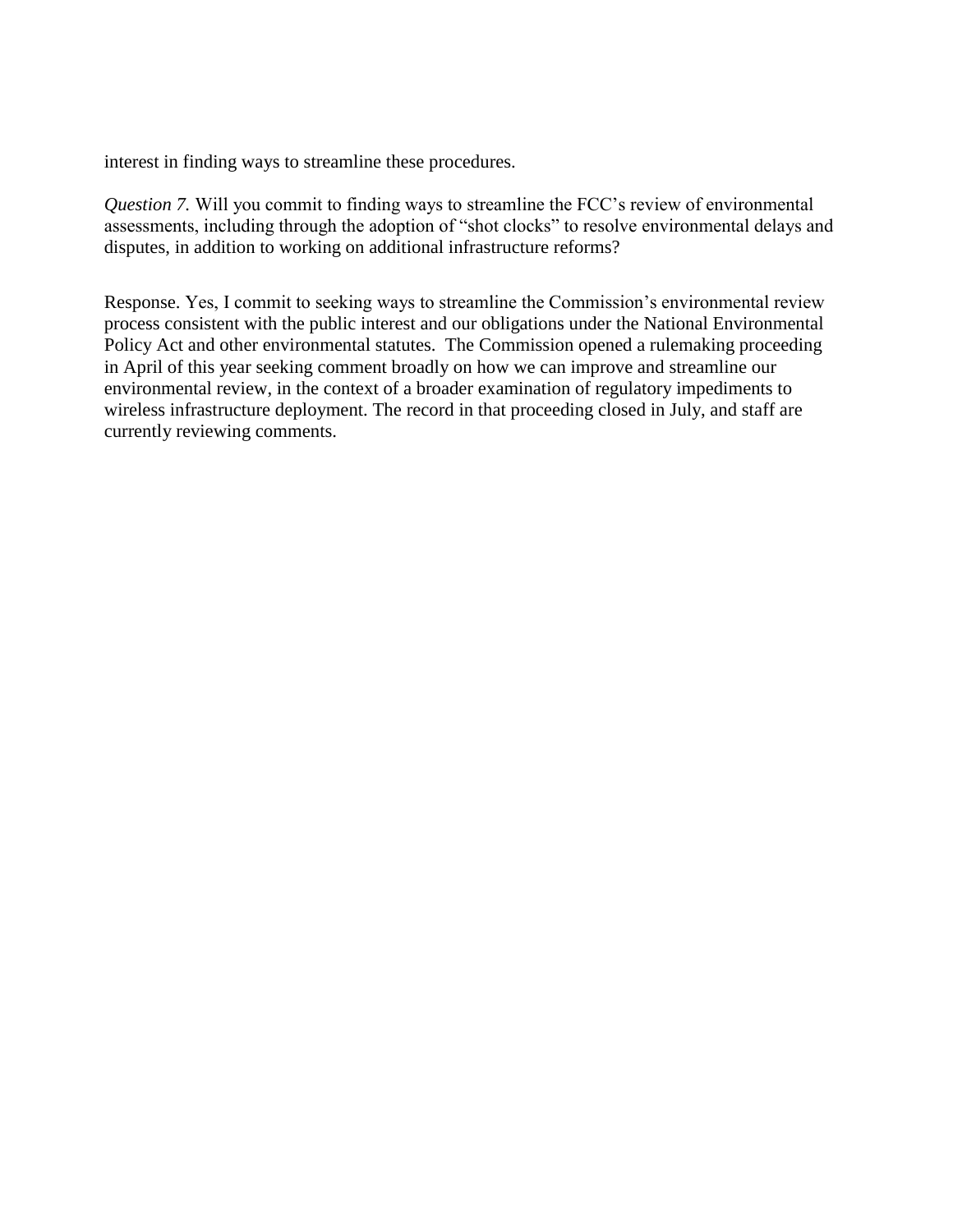Response to Written Questions Submitted by Honorable Dean Heller to Chairman Ajit Pai

*Question.* Chairman Pai, some incumbent spectrum users have made private capital investments – hundreds of billions of dollars over decades – because of the certainty of and their reliance on existing spectrum usage rules. Will you ensure that these incumbent users are treated fairly should you consider changing existing spectrum usage rules?

Response. Yes. The Commission is committed to policies that promote investment, encourage innovation, and foster next generation networks. Our work toward such policies includes a commitment to fair treatment of incumbent licensees that have already built out their networks.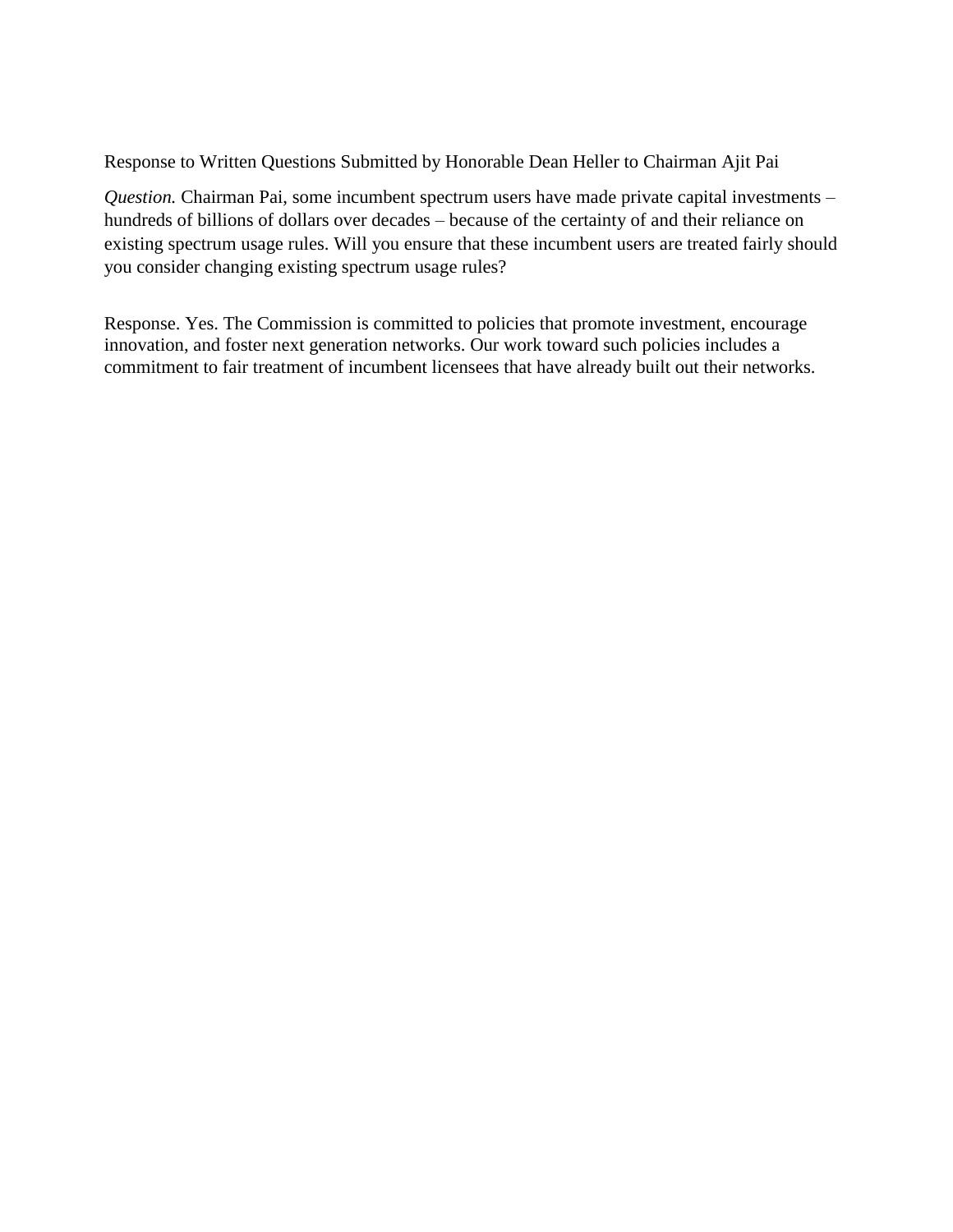Response to Written Questions Submitted by Honorable Mike Lee to Chairman Ajit Pai

*Question 1.* I've heard from concerned constituents that some of the FCC's proposals in its AM radio proceeding could cause them to lose access to certain stations. I know FEMA has also raised concerns that these proposals could even impact the reception of Presidential alerts in times of crisis. As the Commission noted earlier in this proceeding, the issues surrounding AM radio interference protections are highly technical and necessitated additional study, yet in the Further Notice of Proposed Rulemaking, the Commission tentatively proposed rule changes to reduce interference protections for AM stations. *Could you tell me what studies the Commission has done during the proceeding to support the Commission's tentative conclusions to reduce interference protections, or are more studies required?* We want to be sure that the proposals do not harm but rather revitalize AM radio.

Response. The Commission's tentative conclusions were premised on the goal of improving AM facilities. The Commission did not undertake its own studies prior to seeking input on the proposals. As part of the record, commenters have provided studies, and other commenters have provided comments about those studies. The Commission will continue to analyze the docket, including these studies, as it considers whether to craft final rules regarding this proposal. We have not yet reached any determination as to whether additional studies are required.

*Question 2.* There is currently a 180-day "shot clock" that limits the length of time the FCC has to review a transaction. Unfortunately, the FCC's review in several high-profile transactions in recent years have taken longer than 180 days. The AT&T/DirecTV deal took 412 days; Comcast/Time Warner took 381 days; Sinclair/Allbritton took 361 days; and Charter/Time Warner Cable took 314 days. In each of those cases, the FCC was able to "pause" its shot clock – although in a few of those deals, the FCC *still* exceeded 180 days, even taking account of the paused shot clock. Those deals were ultimately approved. But if the FCC waits too long to complete its review, it may effectively kill a deal. *Do you agree it's concerning that a deal could die because FCC exceeds the 180-day limit on its review?*

#### Response:Yes, I do.

*Question 3.* Would you support legislation that required the FCC to complete review within 180 days or else seek an extension in court, and do you commit to working with my staff as they develop this type of legislation?

Response. I have supported codifying the 180-day shot clock in the Commission's rules, and I would be happy to work with you on legislation to enshrine it in a statute.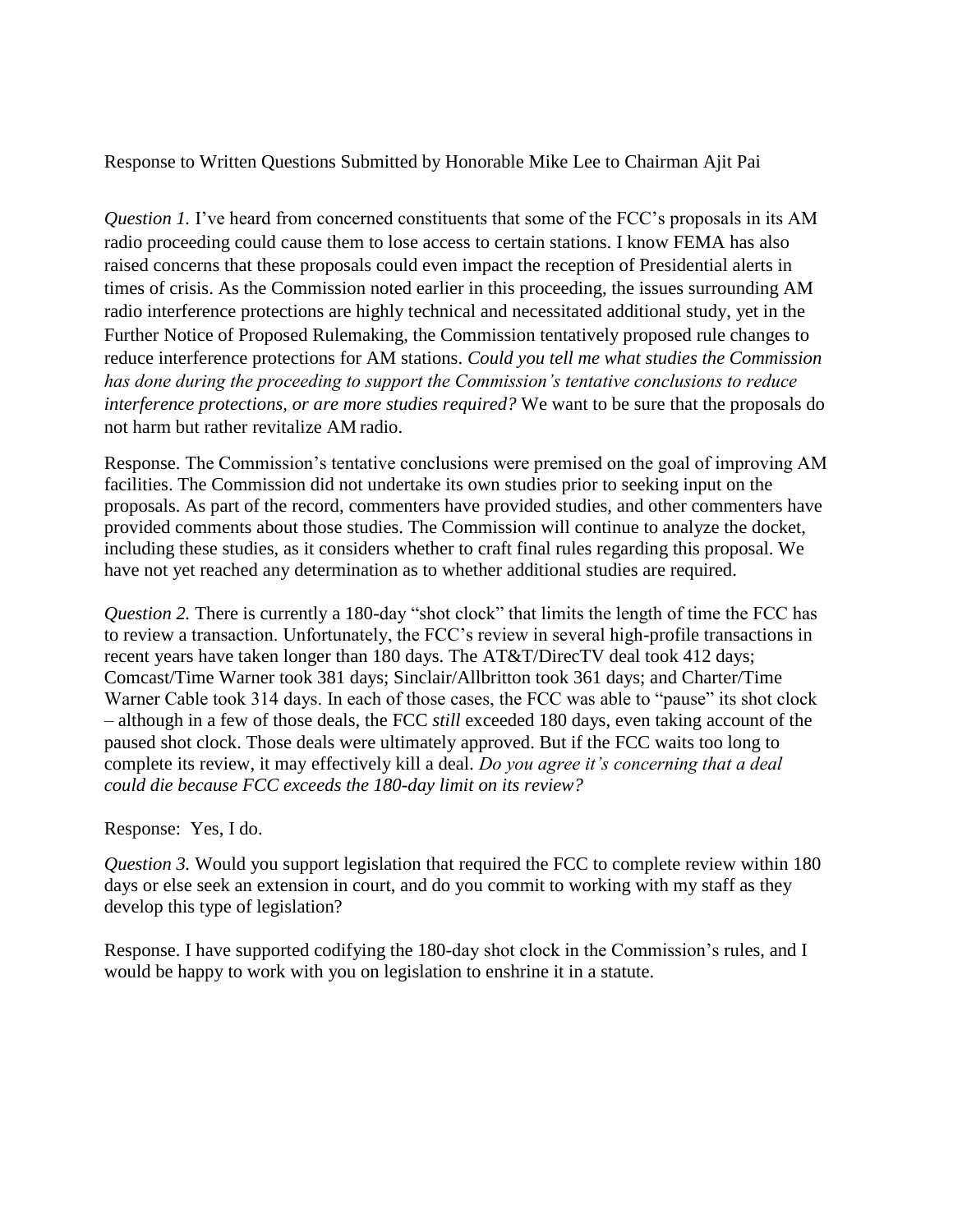Response to Written Questions Submitted by Ron Johnson to Chairman Ajit Pai

*Question 1.* As the expert agency, rather than have 50 different standards for measuring broadband speeds, isn't the FCC in the best position to determine how broadband speeds should be measured in the United States?

Response.Yes, I believe the FCC has the most technical expertise in that area.

*Question 2.* Doesn't the Commission already do this through its annual Measuring Broadband America Report?

Response.Yes, although I should note that not all Internet service providers participate in that program.